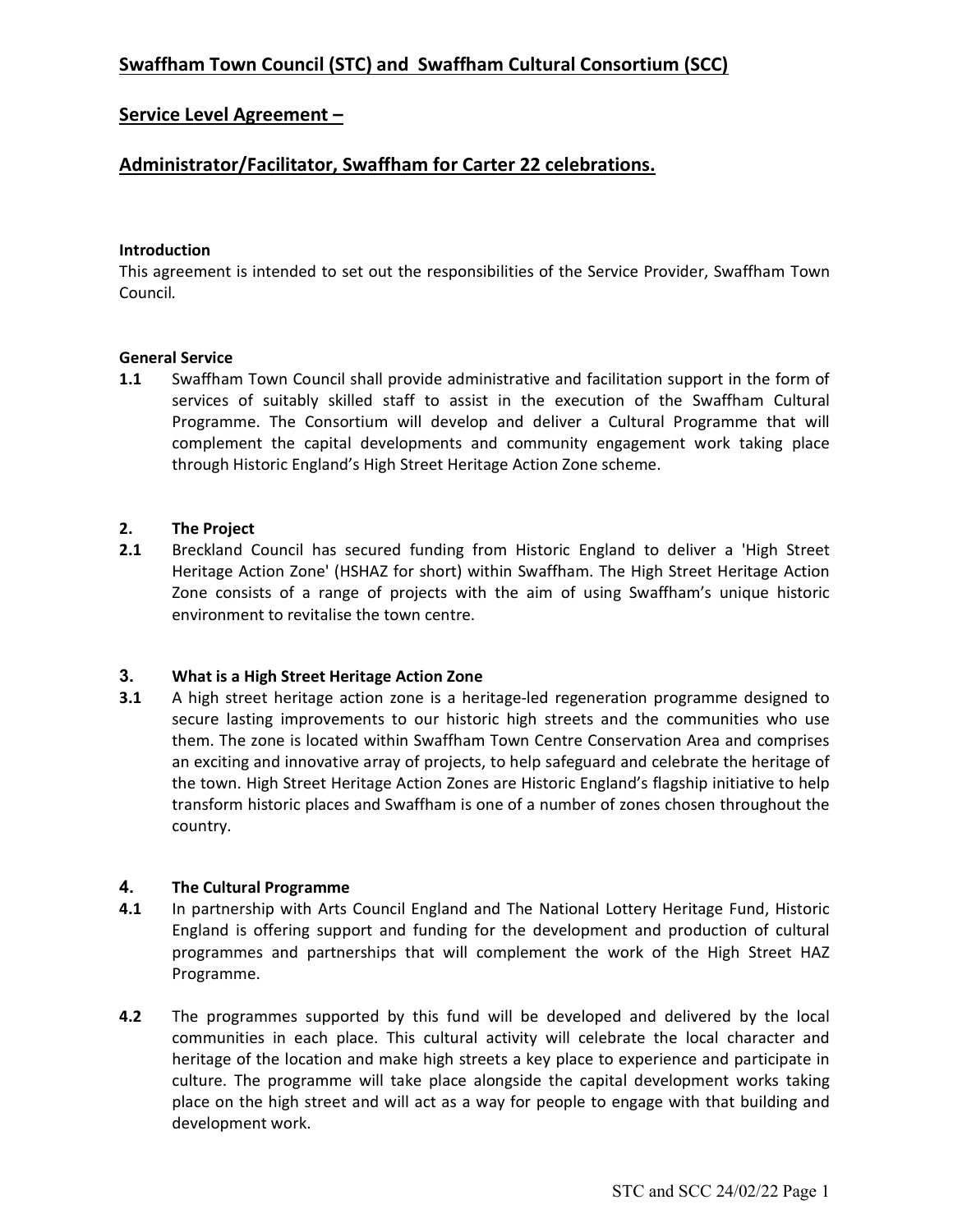4.3 Ideally, the Cultural Programme should consider the heritage and history of the high street, as well as its role in today's context. It should prompt people to reconsider their preconceptions about what the high street is, and who it is for, exploring and celebrating the stories of the people and events that have taken place there over time.

# 5. Services Provided

- 5.1 Administrative support and facilitation shall be provided consistent with the commitments made to HE in the original Grant Application of  $13<sup>th</sup>$  August, supplementary e-mail of  $7<sup>th</sup>$ October 2021, relevant terms of the contract between STC and HE, and as directed by the Chair and Project Manager of SCC in support of decisions made by the Consortium, including but not limited to:
	- Administering the search and selection process for suppliers for our activities and managing the bid process in collaboration with Town Council.
	- Getting quotes and keeping an eye on the budget
	- Preparing and placing Contracts and Purchase Orders
	- Maintaining Financial records, and generally acting as Bookeeper for SCC
	- Maintaining records of SCC meetings, including minute taking as requested.
	- Community involvement activities as directed by SCC
	- Liaising with companies who might be interested in participating in Festivals
	- Support with event organisation and administration, included but not limited to road closures, liaison with partners including Police, First Aid providers etc.
	- Support with evaluation of events and activities,
	- Submit reports at the intervals and in the format specified by HE
	- Receiving, administering and accounting for financial contributions including grants from other organisations in support of the programme.
	- Assist with programme proposals for years three and four.
	- Assist and facilitate consortium members to complete the funding application for years three and four of the cultural programme.
	- Generally to assist consortium members as appropriate proportionate to the SLA.

# 5.2 Authority levels

The Service Provider shall act on instructions from the Cultural Consortium consistent with the authority levels in the table below

| <b>Officer</b>                                 | Out of pocket<br>expense | <b>Purchase Orders</b>  | <b>Invoice Payment</b>  |
|------------------------------------------------|--------------------------|-------------------------|-------------------------|
| Project Manager or Chair                       | £100                     | £1,000                  | £1,000                  |
| Project Manager and Chair                      | £500                     | £5,000                  | £5,000                  |
| <b>Minuted Cultural Consortium</b><br>Decision | £1,000                   | To unallocated<br>funds | To unallocated<br>funds |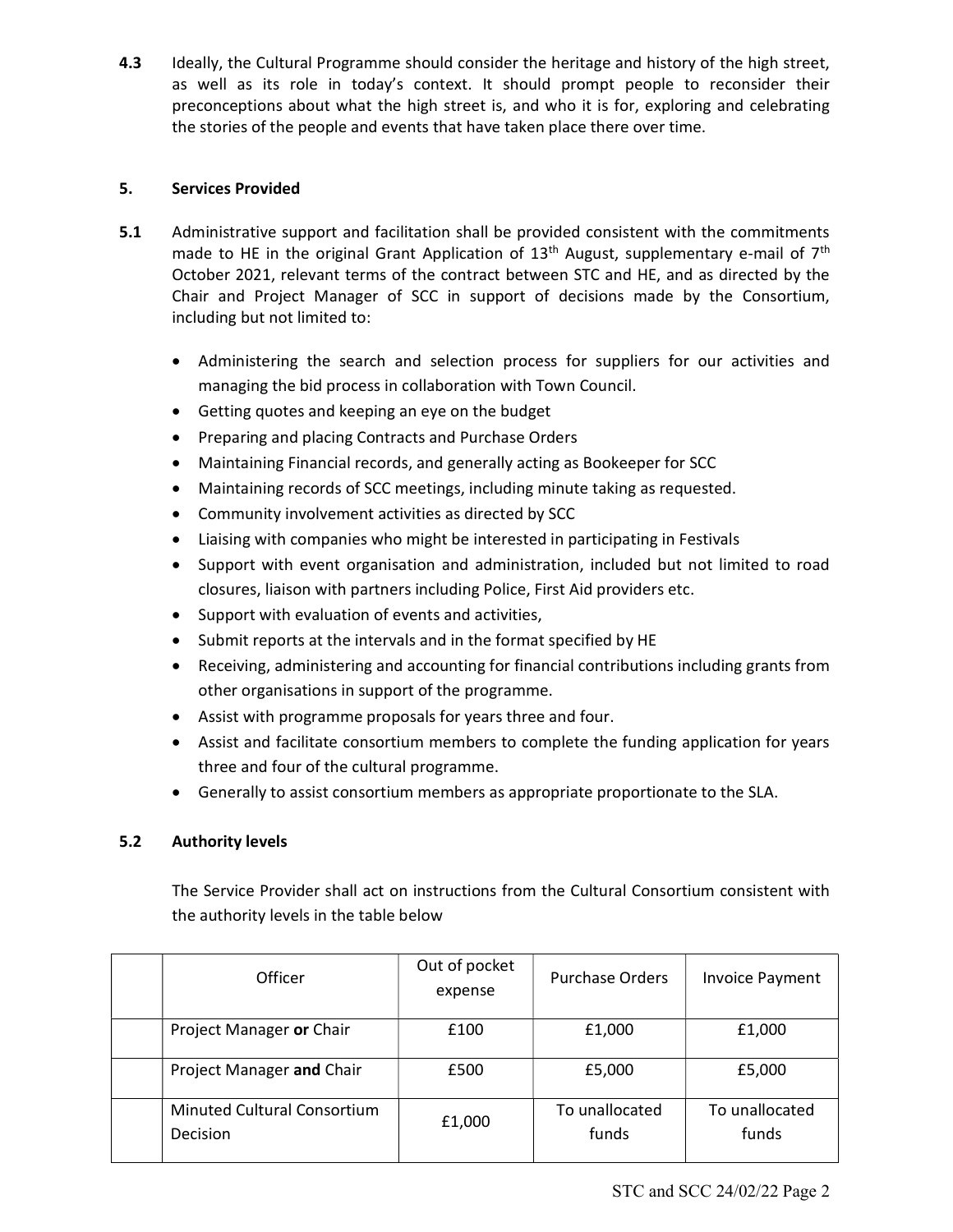## 6. Record keeping

- Keeping accurate financial records demonstrating that the Funding has been spent validly and in accordance with the Project.
- Supply all financial records in connection with the Funding to HE upon request.
- Retain all financial records in connection with the Funding for 6 years.

## 7. Project Timescale

7.1 The Service Level Agreement will commence in January 2022. The timescale of the SLA will be for a period of one year and three months working 25 hours per month. If a bid for funding for subsequent periods is successful, then this agreement can be extended in accordance with Clause 11.

### 8. Financial Arrangements

- 8.1 Payments will be made by BACS on submission of an Invoice quarterly in arrears on  $1<sup>st</sup>$ March 2022, September 2022, 1<sup>st</sup> March 2023.
- 8.2 The budget available for the services listed above is £5,000. If a bid for funding for subsequent periods is successful, this budget will be reviewed.
- 8.3 The Town Council shall indemnify the Cultural Consortium in their dealings with Grant Funding received, and in their care and control, with transactions received and payments made on behalf of the Consortium.

#### 9. Service Standards

- 9.1 All staff shall be suitably dressed, smart/casual appearance, with a pleasant telephone manner, good interpersonal skills, generally polite and helpful
- 9.2 The Service Provider shall be responsible for the actions of their staff and shall indemnify the Cultural Consortium in this regard. There is also a requirement to provide a copy of a public liability and employer's insurance certificates.
- 9.3 The Service Provider shall have a single named point of contact and a deputy and liaise regularly with the Cultural Consortium as appropriate and proportionate to the SLA.
- 9.4 Swaffham Town Council shall indemnify the Cultural Consortium for Representative Member, Lead Partner and SLA management responsibilities only. These do not include Event Management, event Risk Assessment or Public Liability outside of this defined role.

#### 10. Notice period

10.1 The notice period for both parties is to inform their respective counterparts in writing giving 3-months' notice of the intention to either withdraw the service (by the Service Provider) or to withdraw the service level agreement (by the Cultural Consortium).